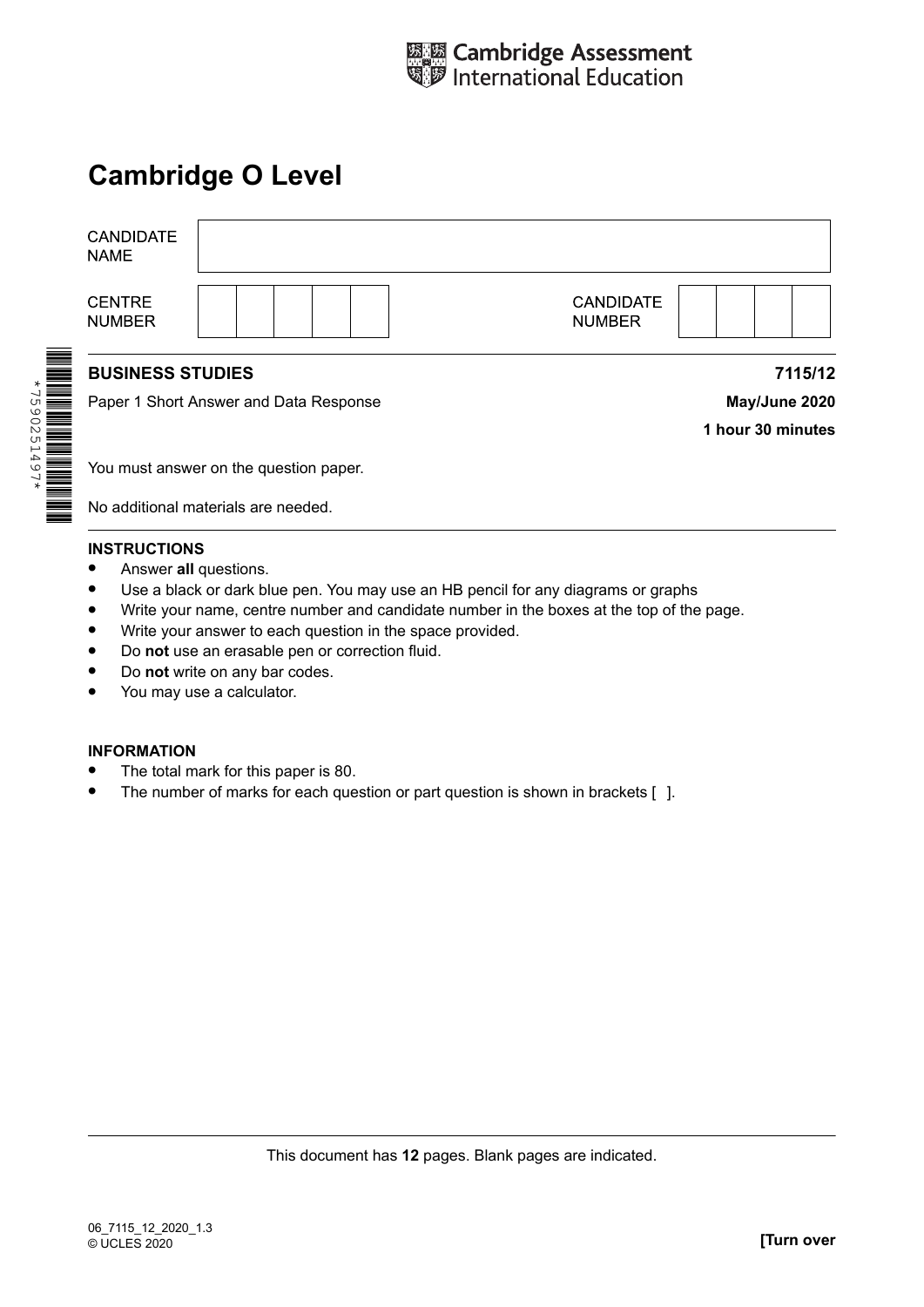$\overline{1}$ DWT makes solar panels in country Y. This is a low-cost country which is experiencing rapid economic growth. DWT's production method makes use of specialisation. All 120 of DWT's employees know that ensuring quality production is important. DWT imports some of its raw materials. The Government of country Y plans to introduce import tariffs of 50%. DWT's Managing Director said: 'This decision will affect all of our stakeholders. Why do governments introduce trade restrictions such as import controls?'

| (a) Define 'specialisation'.                                               |       |
|----------------------------------------------------------------------------|-------|
|                                                                            |       |
|                                                                            |       |
|                                                                            |       |
|                                                                            | $[2]$ |
| (b) Identify two reasons why a government might introduce import controls. |       |
|                                                                            |       |
|                                                                            |       |
|                                                                            |       |
|                                                                            | $[2]$ |
| (c) Outline two ways DWT could try to ensure quality production.           |       |
|                                                                            |       |
|                                                                            |       |
|                                                                            |       |
|                                                                            |       |
|                                                                            |       |
|                                                                            |       |
|                                                                            |       |
|                                                                            | $[4]$ |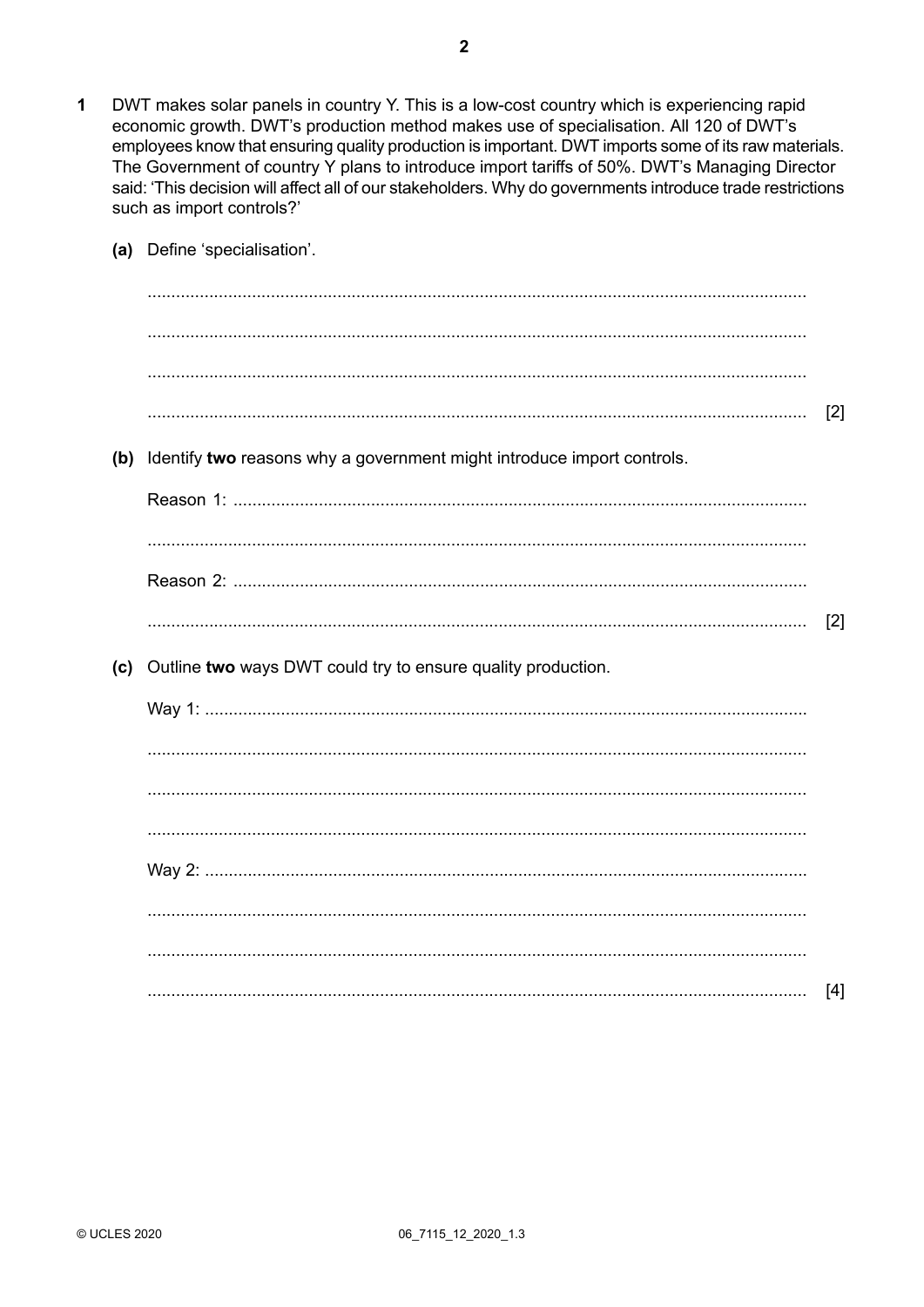|     | (d) Explain one objective of each of the following stakeholder groups of DWT.                   |
|-----|-------------------------------------------------------------------------------------------------|
|     |                                                                                                 |
|     |                                                                                                 |
|     |                                                                                                 |
|     |                                                                                                 |
|     |                                                                                                 |
|     |                                                                                                 |
|     |                                                                                                 |
|     |                                                                                                 |
|     |                                                                                                 |
|     |                                                                                                 |
|     |                                                                                                 |
|     |                                                                                                 |
|     |                                                                                                 |
|     |                                                                                                 |
|     |                                                                                                 |
|     |                                                                                                 |
|     | Do you think that all businesses will benefit from operating in a country which is experiencing |
|     | rapid economic growth? Justify your answer.                                                     |
|     |                                                                                                 |
|     |                                                                                                 |
|     |                                                                                                 |
|     |                                                                                                 |
|     |                                                                                                 |
|     |                                                                                                 |
|     |                                                                                                 |
|     |                                                                                                 |
|     |                                                                                                 |
|     |                                                                                                 |
|     |                                                                                                 |
|     |                                                                                                 |
|     |                                                                                                 |
| (e) |                                                                                                 |
|     |                                                                                                 |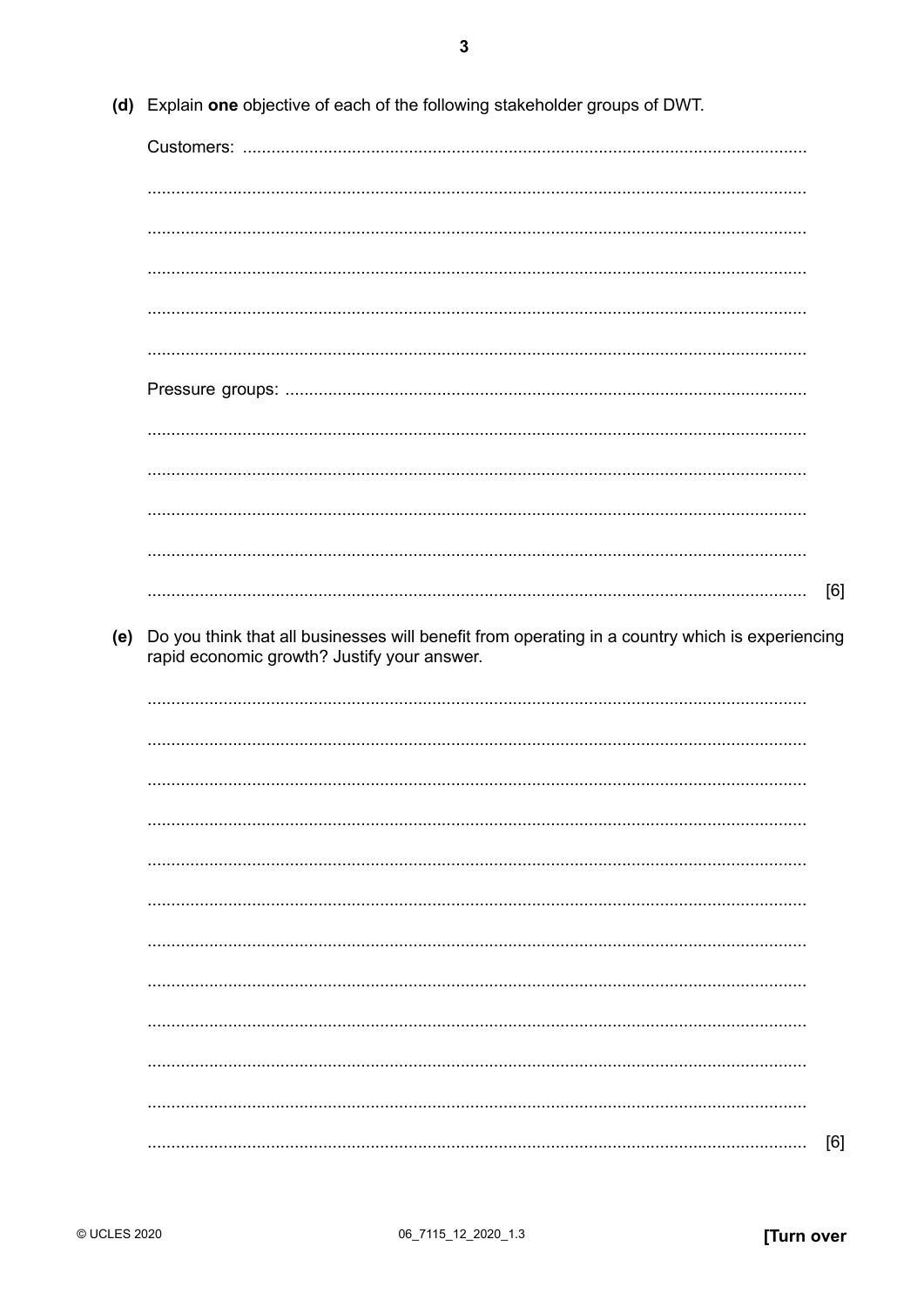$\overline{2}$ MLC makes motorcycles. The Managing Director has been analysing MLC's costs. An extract of this information is shown in Table 2.1. To reduce average costs, MLC plans to close its factory and relocate production to another country. Only 50 of the existing employees will be offered jobs at the new location. The trade union has been informed. All the new employees will be given either on-the-job training or off-the-job training. This planned relocation will have an impact on MLC's income statement.

|                   |                                                                  | Table 2.1                                                   |       |
|-------------------|------------------------------------------------------------------|-------------------------------------------------------------|-------|
|                   |                                                                  | Cost and other information for MLC's current factory (2019) |       |
|                   | Total output (units)                                             | 3000                                                        |       |
| <b>Total cost</b> |                                                                  | \$1200000                                                   |       |
|                   | Number of employees                                              | 200                                                         |       |
| (a)               | Define 'trade union'.                                            |                                                             |       |
|                   |                                                                  |                                                             |       |
| (b)               | Calculate the average cost of one motorcycle. Show your working. |                                                             | $[2]$ |
|                   |                                                                  |                                                             | $[2]$ |
| (c)               | State four features of an income statement.<br>Feature 1:        |                                                             |       |
|                   |                                                                  |                                                             |       |
|                   |                                                                  |                                                             |       |
|                   |                                                                  |                                                             | $[4]$ |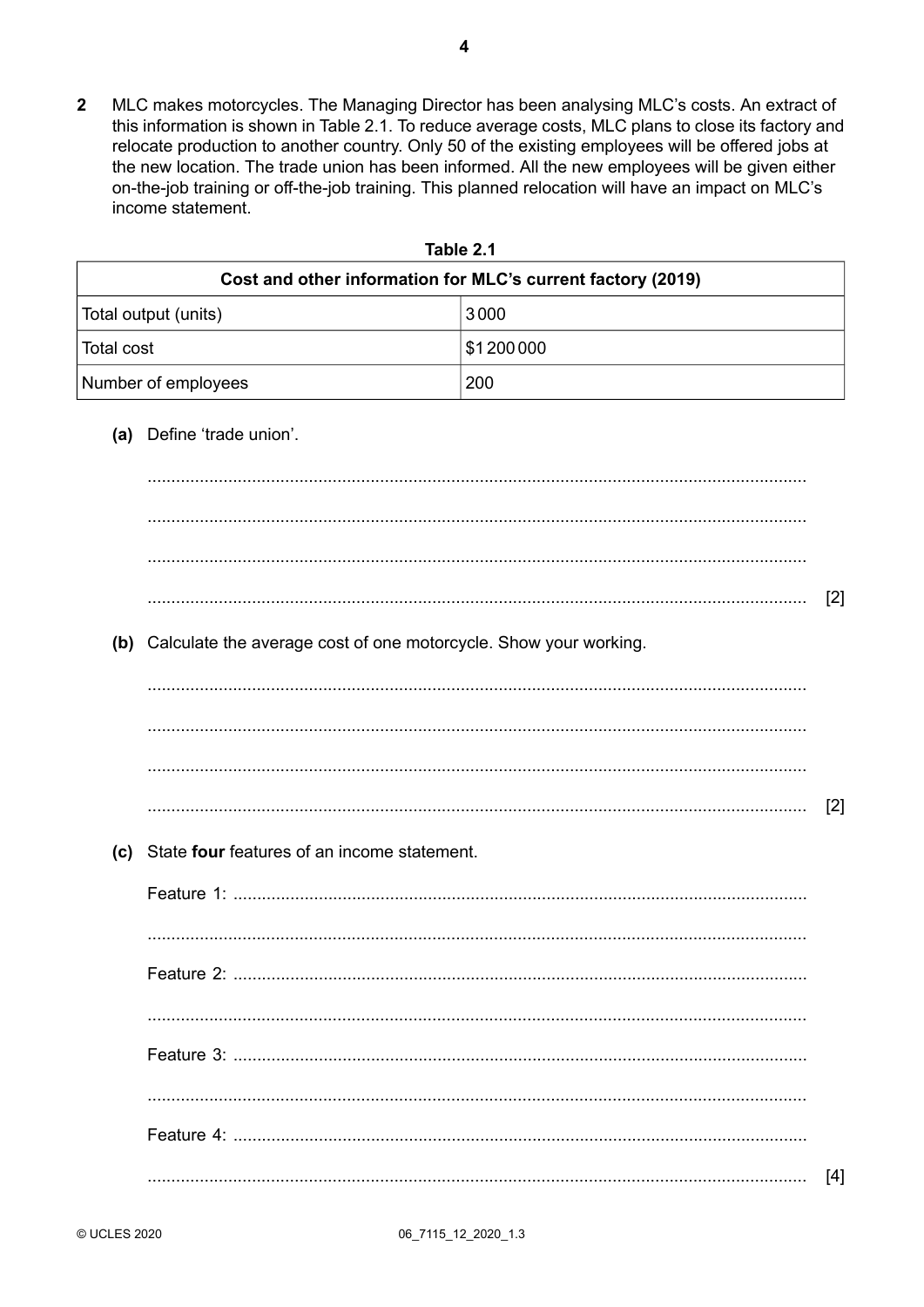| (d) | Explain two possible problems for MLC of relocating its operations to another country.                                                                 |     |
|-----|--------------------------------------------------------------------------------------------------------------------------------------------------------|-----|
|     |                                                                                                                                                        |     |
|     |                                                                                                                                                        |     |
|     |                                                                                                                                                        |     |
|     |                                                                                                                                                        |     |
|     |                                                                                                                                                        |     |
|     |                                                                                                                                                        |     |
|     |                                                                                                                                                        |     |
|     |                                                                                                                                                        |     |
|     |                                                                                                                                                        |     |
|     |                                                                                                                                                        |     |
|     |                                                                                                                                                        |     |
|     |                                                                                                                                                        |     |
|     |                                                                                                                                                        |     |
|     |                                                                                                                                                        |     |
|     |                                                                                                                                                        | [6] |
| (e) | Do you think on-the-job training is a better method of training for a manufacturing business to<br>use than off-the-job training? Justify your answer. |     |
|     |                                                                                                                                                        |     |
|     |                                                                                                                                                        |     |
|     |                                                                                                                                                        |     |
|     |                                                                                                                                                        |     |
|     |                                                                                                                                                        |     |
|     |                                                                                                                                                        |     |
|     |                                                                                                                                                        |     |
|     |                                                                                                                                                        |     |
|     |                                                                                                                                                        |     |
|     |                                                                                                                                                        |     |
|     |                                                                                                                                                        |     |
|     |                                                                                                                                                        |     |
|     |                                                                                                                                                        |     |
|     |                                                                                                                                                        |     |
|     |                                                                                                                                                        |     |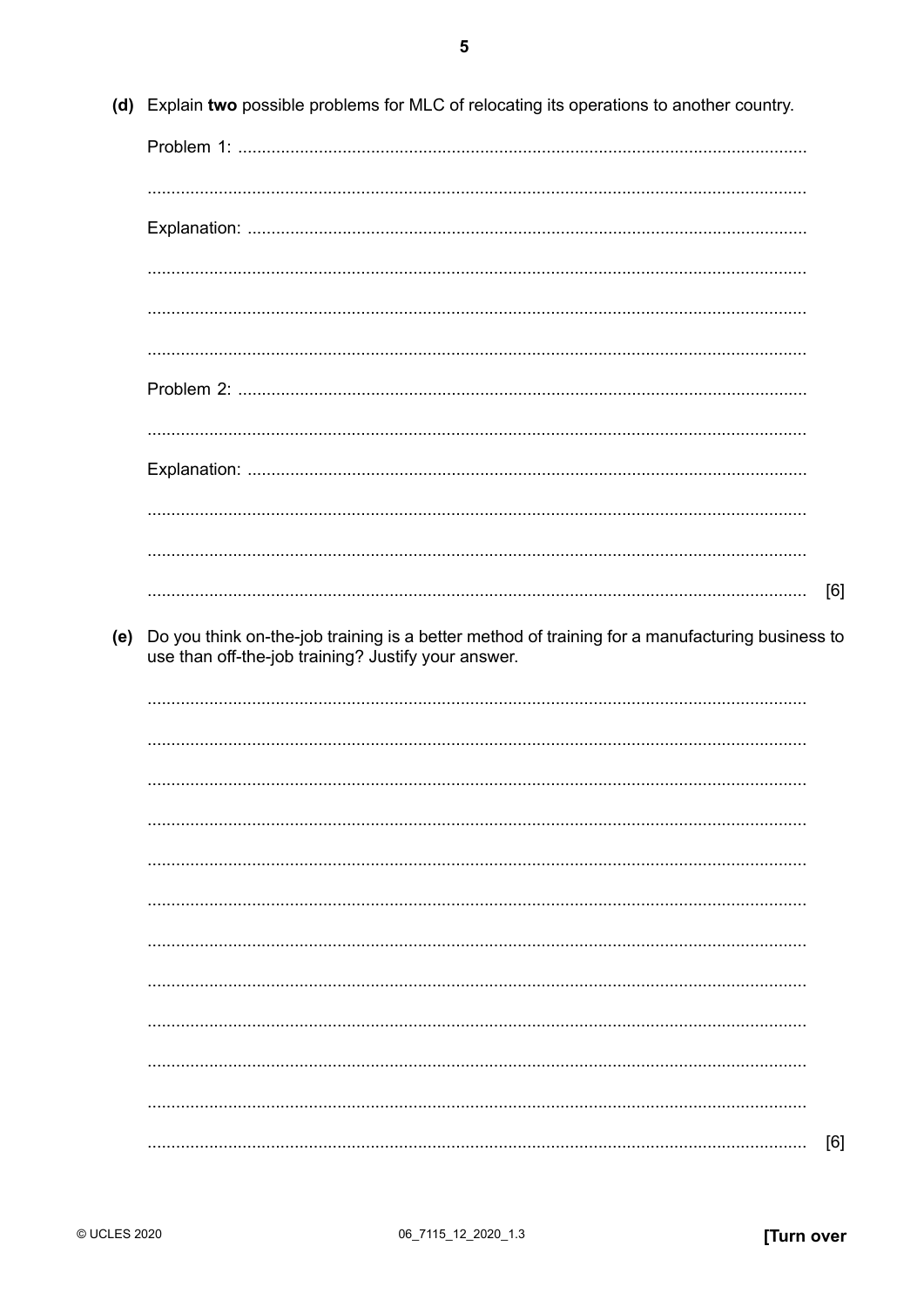$\overline{3}$ Kala always wanted to be an entrepreneur. She used to work for a business which downsized its workforce 5 years ago. She then decided to start up CHL. She produced a business plan which helped her obtain finance. Kala now designs customised sports clothes for women. Kala sells these products directly to customers using e-commerce. She has a loyal customer base of 25-40 year olds. However, Kala is worried about increased competition in this niche market. One idea she has is to target different market segments.

| (a) Define 'business plan'.                                           |       |
|-----------------------------------------------------------------------|-------|
|                                                                       |       |
|                                                                       |       |
|                                                                       |       |
|                                                                       | $[2]$ |
| (b) Identify two reasons why a business might downsize its workforce. |       |
|                                                                       |       |
|                                                                       |       |
|                                                                       |       |
|                                                                       | $[2]$ |
| (c) Outline two reasons why Kala's business might need finance.       |       |
|                                                                       |       |
|                                                                       |       |
|                                                                       |       |
|                                                                       |       |
|                                                                       |       |
|                                                                       |       |
|                                                                       |       |
|                                                                       | $[4]$ |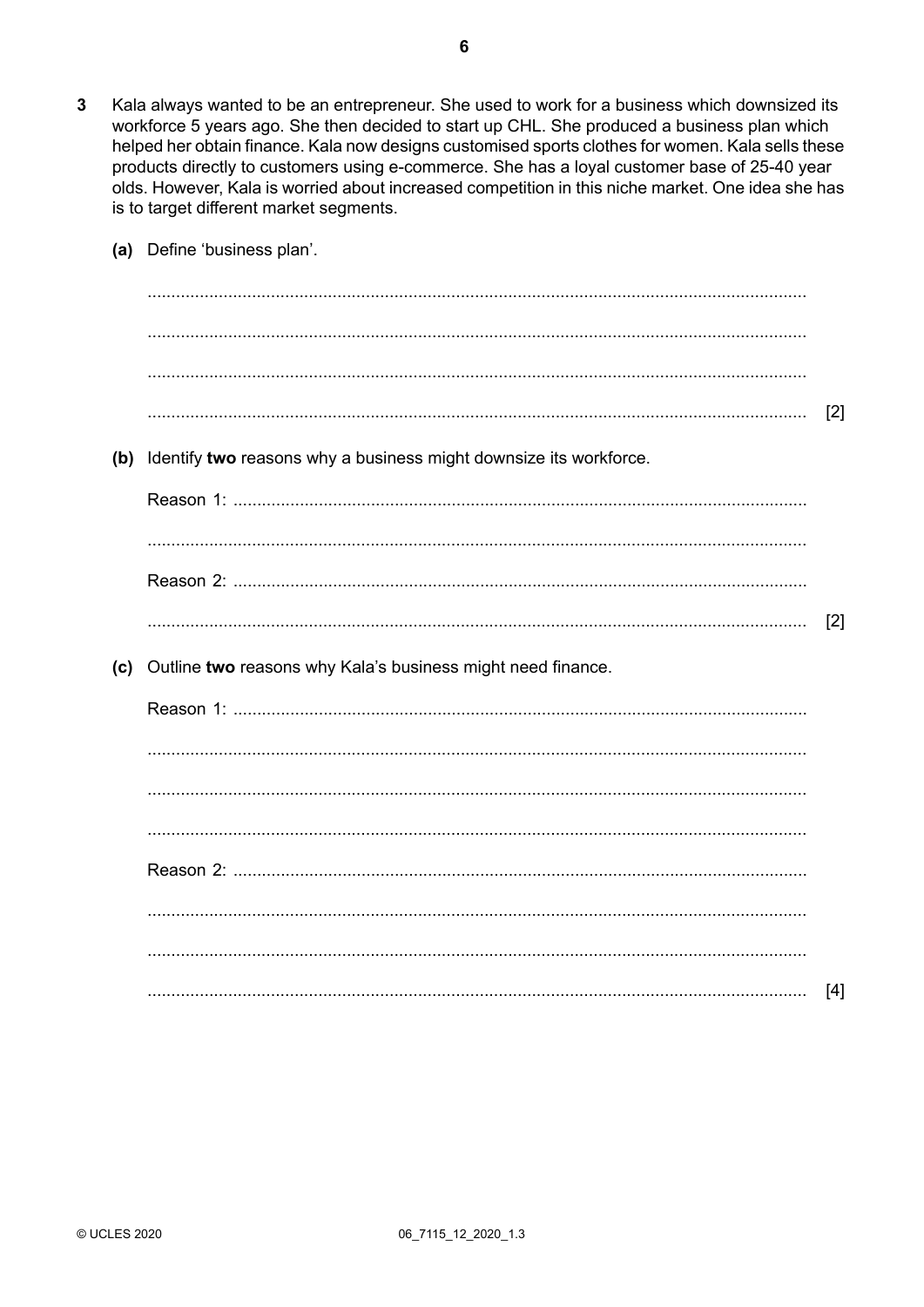(d) Explain one advantage and one disadvantage to Kala of using e-commerce to sell her products. [6] (e) Do you think selling to different market segments is the best way for a small business to respond to increased competition? Justify your answer. [6]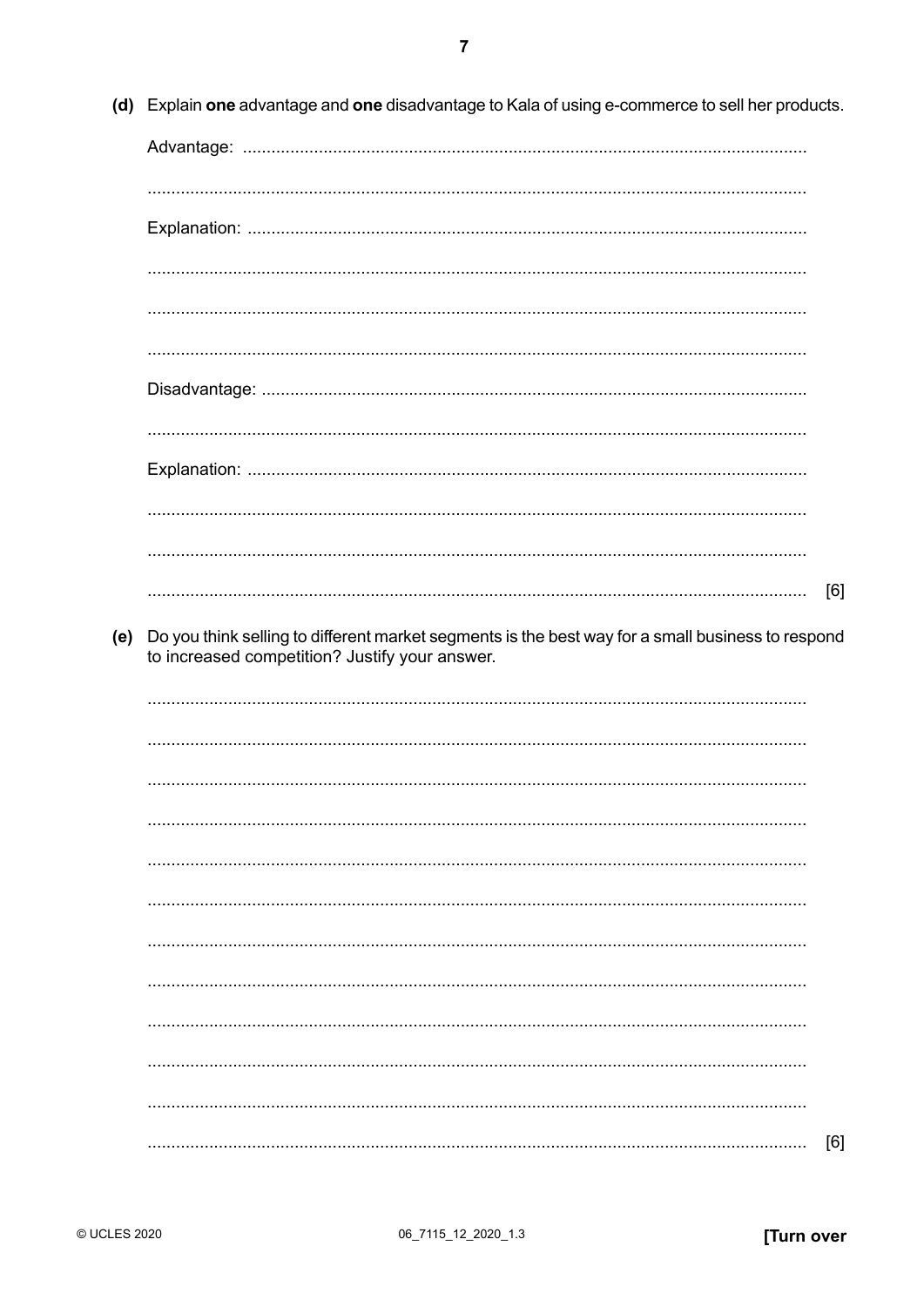$\overline{\mathbf{4}}$ ALB is a large bank. It has 300 branches and 5000 employees. ALB provides a range of financial services to its business customers. As it operates in a competitive market, ALB aims to maintain customer loyalty. Last year ALB's profit decreased to \$3 000m. The Managing Director is analysing ways to reduce ALB's costs. She also has to decide how new legal controls over employment issues might affect the business. The Government plans to improve protection of employees by changing laws on the minimum wage and health and safety.

|     | (a) Define 'profit'.                                                                   |       |
|-----|----------------------------------------------------------------------------------------|-------|
|     |                                                                                        |       |
|     |                                                                                        | $[2]$ |
| (b) | State two problems of using the number of employees to measure the size of a business. |       |
|     |                                                                                        |       |
|     |                                                                                        |       |
|     |                                                                                        | $[2]$ |
| (c) | Outline two possible ways ALB can try to reduce its costs.                             |       |
|     |                                                                                        |       |
|     |                                                                                        |       |
|     |                                                                                        |       |
|     |                                                                                        |       |
|     |                                                                                        |       |
|     |                                                                                        | [4]   |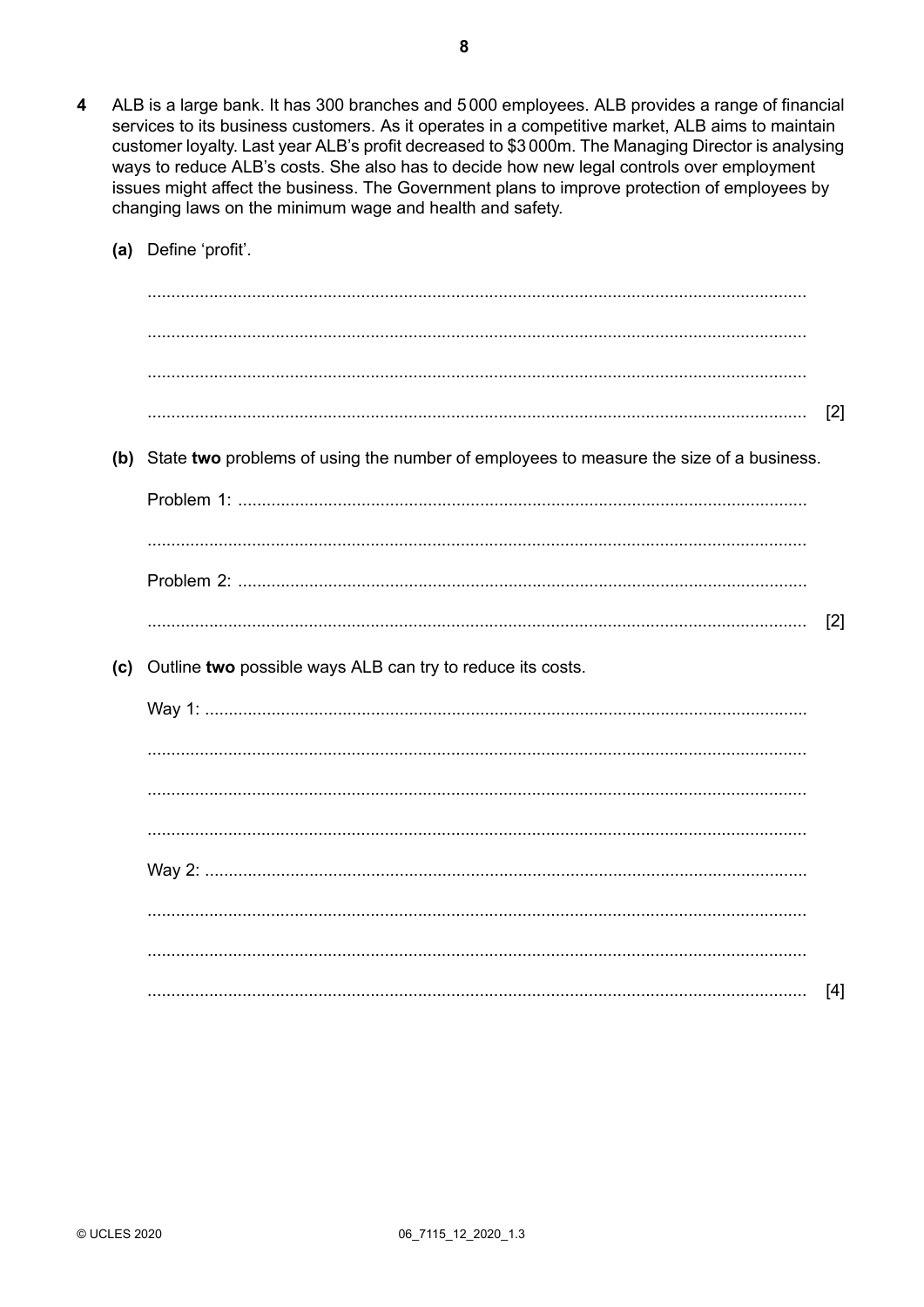| (d) Explain two ways ALB could improve customer loyalty.                                                                   |
|----------------------------------------------------------------------------------------------------------------------------|
|                                                                                                                            |
|                                                                                                                            |
|                                                                                                                            |
|                                                                                                                            |
|                                                                                                                            |
|                                                                                                                            |
|                                                                                                                            |
|                                                                                                                            |
|                                                                                                                            |
|                                                                                                                            |
|                                                                                                                            |
|                                                                                                                            |
|                                                                                                                            |
|                                                                                                                            |
|                                                                                                                            |
|                                                                                                                            |
| Do you think changes in legal controls over employment issues will always reduce business<br>profits? Justify your answer. |
|                                                                                                                            |
|                                                                                                                            |
|                                                                                                                            |
|                                                                                                                            |
|                                                                                                                            |
|                                                                                                                            |
|                                                                                                                            |
|                                                                                                                            |
|                                                                                                                            |
|                                                                                                                            |
|                                                                                                                            |
|                                                                                                                            |
|                                                                                                                            |
|                                                                                                                            |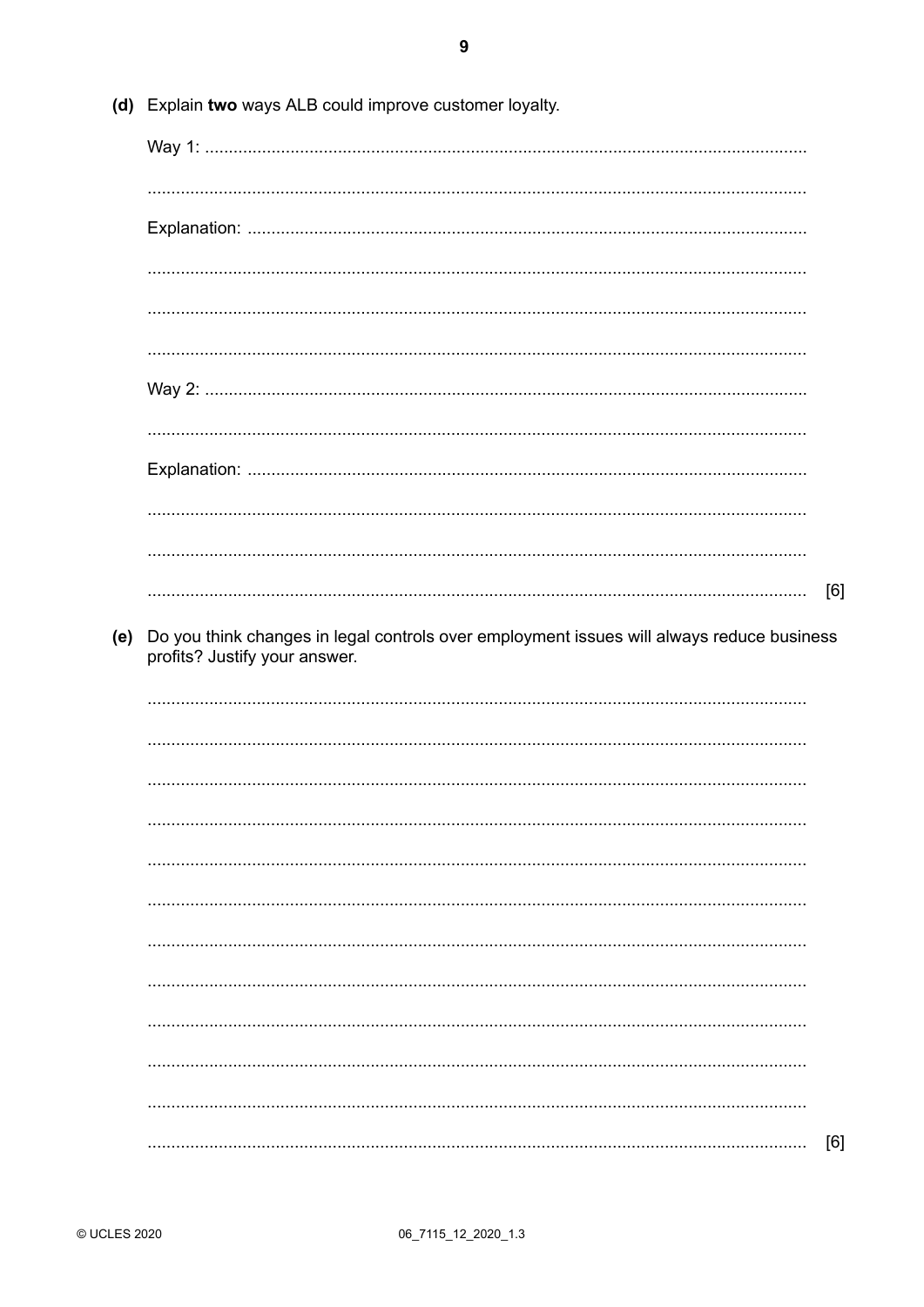## **BLANK PAGE**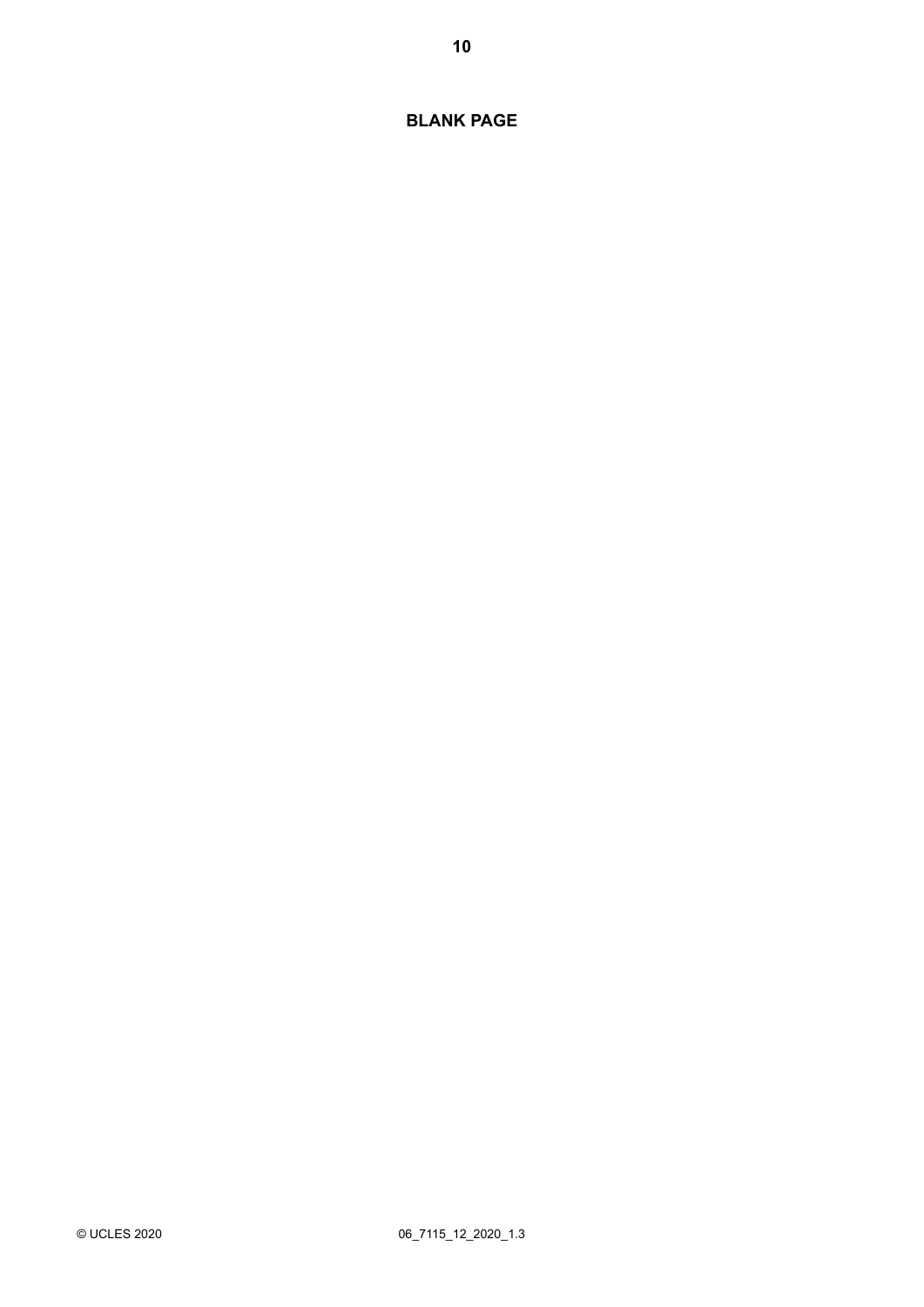## **BLANK PAGE**